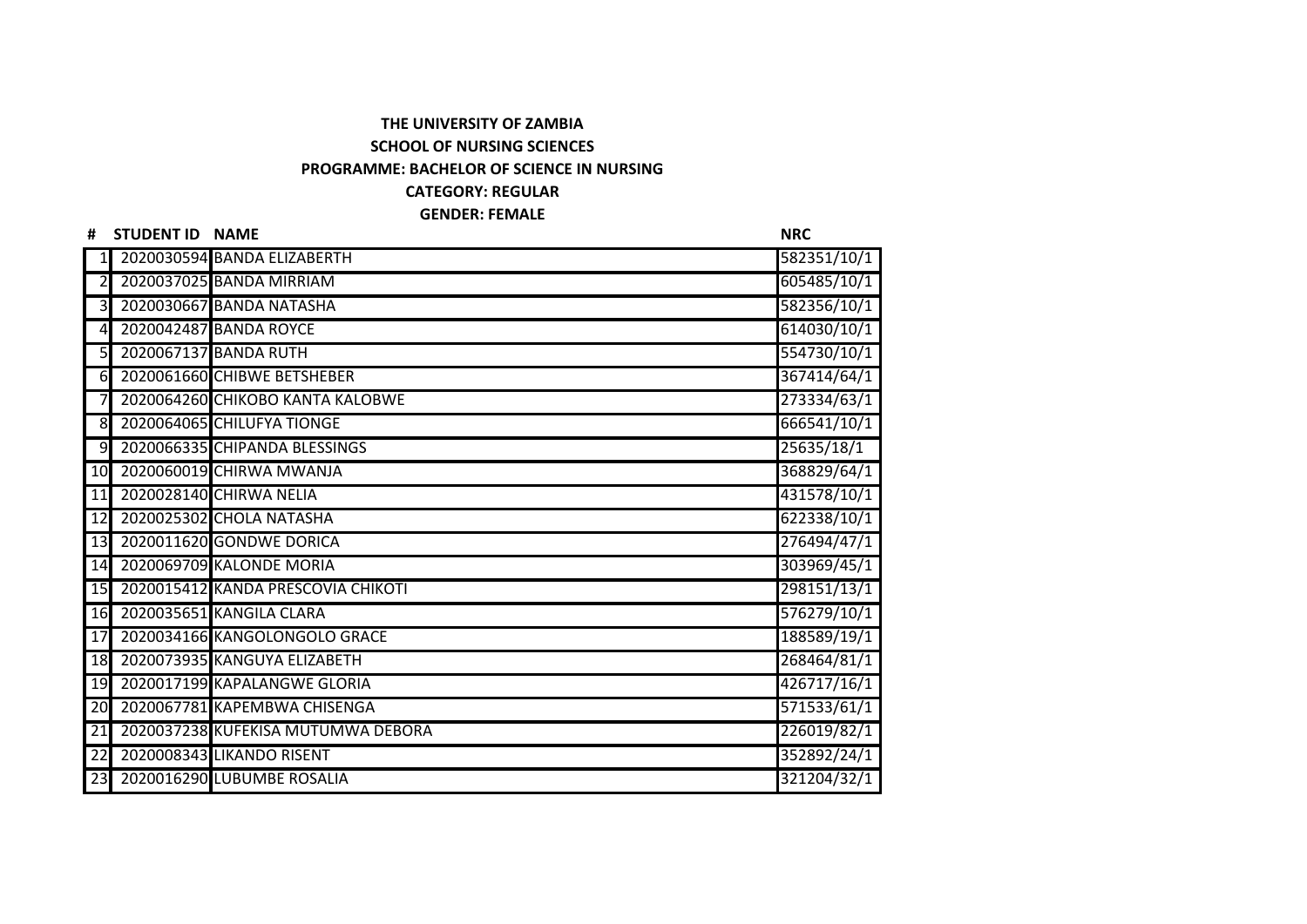| 24              | 2020010305 LYENENO CHOLA            | 372690/82/1 |
|-----------------|-------------------------------------|-------------|
|                 | 25 2020048876 LYOMBA BEAUTY         | 290427/15/1 |
| 26              | 2020011328 MAKETO MARVIOUS          | 268777/84/1 |
| 27              | 2020065801 MAMBWE PRISCILLA         | 225667/91/1 |
| 28              | 2020070405 MANGABA RABECCA          | 583196/10/1 |
| 29              | 2020042908 MBEWE VERONICA           | 648921/10/1 |
| 30              | 2020047853 MIYEMBA YOSIYA MERVIANA  | 617040/10/1 |
| 31              | 2020043645 MOOYA DOREEN             | 649404/10/1 |
| $\overline{32}$ | 2020039559 MOOYA GLENDA             | 609432/10/1 |
| 33              | 2020053276 MUBANGA SARAH            | 353580/66/1 |
| 34              | 2020018187 MUBIANA MUTIMBWA         | 372564/82/1 |
| 35              | 2020069822 MUDENDA MUTINTA VERONICA | 231757/71/1 |
| 36              | 2020008149 MULENGA EVELYN           | 629066/10/1 |
| 37              | 2020067455 MULYATA STACY            | 368797/17/1 |
| 38              | 2020051630 MUNYUMBWE CHIPO          | 625837/10/1 |
| 39              | 2020064138 MUSANGU MABLE MWANGALA   | 602048/10/1 |
| 40              | 2020073510 MUSONDA CHARITY          | 281231/16/1 |
| 41              | 2020005450 MUTALE GRACE             | 482069/10/1 |
| 42              | 2020006260 MUTINTA VERIA            | 433153/16/1 |
| 43              | 2020018365 MUWOWO LINDA             | 291653/47/1 |
| 44              | 2020002701 MUYUYA MUTINTA           | 256050/18/1 |
| 45              | 2020005859 MUZONDIWA RUDO           | 299306/71/1 |
| 46              | 2020062968 MWALE RACHEAL            | 666543/10/1 |
| $\overline{47}$ | 2020073528 MWANKOMESHA MWALE ANNIE  | 361013/17/1 |
| 48              | 2020043599 MWANSA EDNESS            | 573999/67/1 |
| 49              | 2020041146 MWANSA PANDULI           | 567904/61/1 |
| 50              | 2020060108 MWANZA EVELYN            | 327892/76/1 |
| $\overline{51}$ | 2020016770 MWANZA PAXINA            | 211033/18/1 |
| $\overline{52}$ | 2020066629 MWEEMBA SHYNESS          | 301245/71/1 |